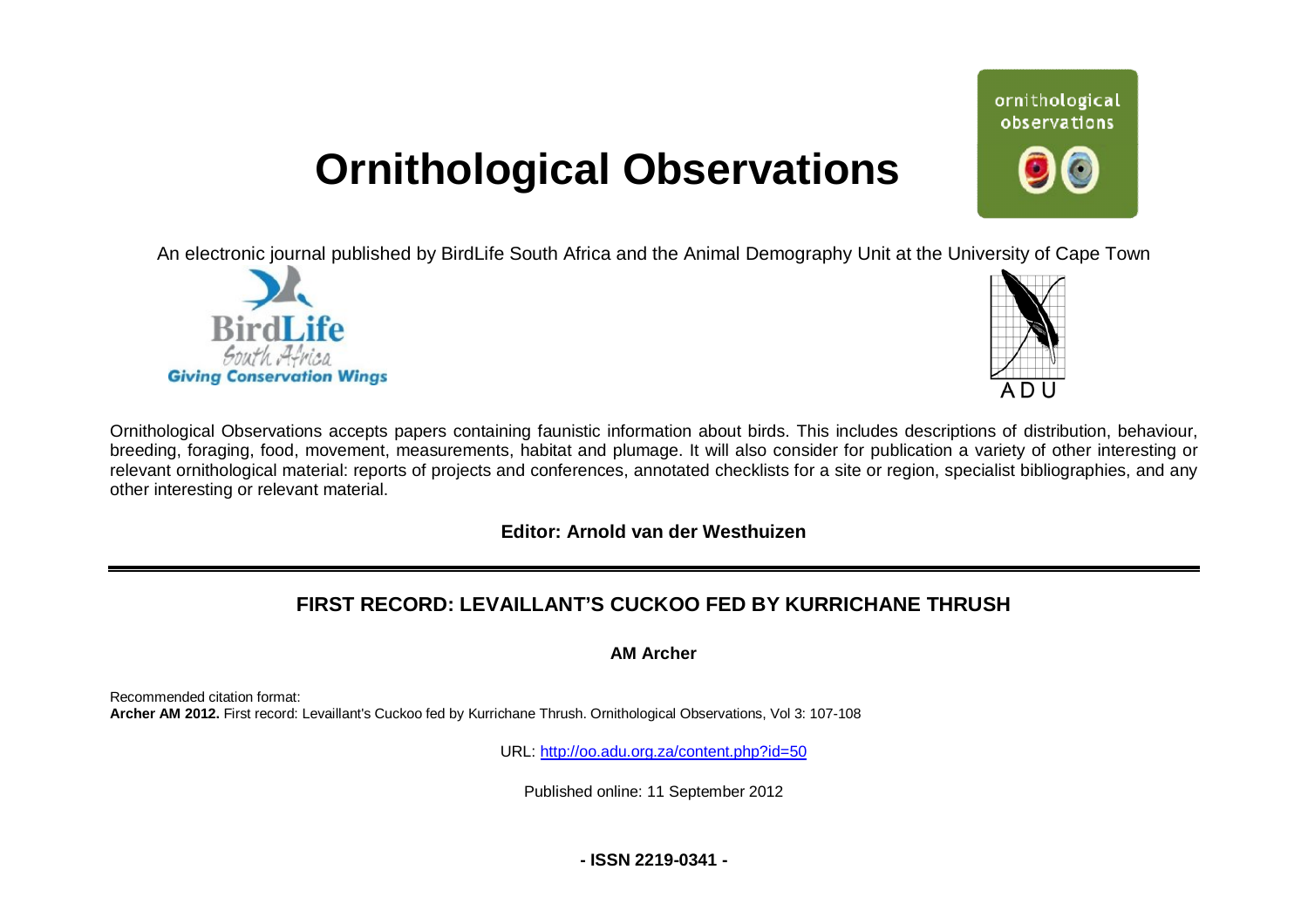

## **FIRST RECORD: LEVAILLANT'S CUCKOO FED BY KURRICHANE THRUSH**

*AM Archer\** 

Klerksdorp

\* Corresponding author: [tony@archer.co.za](mailto:tony@archer.co.za)

On 28 January 2012 I observed a juvenile Levaillant's Cuckoo *Clamator levaillantii* begging food from a Kurrichane Trush *Turdus libonyanus*. This observation was recorded at Kranskop 1 Stop (S24°48' E28°26') petrol station next to the N1 highway north east of Bela Bela, Limpopo Province.

The Kurricchane Thrush was actively foraging and carrying back items of food to the begging juvenile Cuckoo. This previously unrecorded feeding behaviour carried on for the 20 minutes we could watch the two birds.

This observation appears to be the first record of the Kurrichane Trush being used as host by Levaillant's Cuckoo. Vernon and Dean (2005) note the following on the hosts of the Levaillant's Cuckoo: *"Only authentic records in Southern Africa of babblers; major host Arrow-marked Babbler, with 7.8% of 217 nests parasitised; in Zimbabwe, ca 7.5% of 146. Also parasitises Hartlaub's Babbler and Bare-cheeked Babbler. 1 record of parasitism of Southern Pied Babbler in N Cape, but no records of parasitism of Black-faced Babbler."* Johnson (2005) mentions that brood parasitism is rarely observed in Kurrichane Thrush nests – an estimate of 0.5% only and then mostly by unidentified cuckoos which may include the African Cuckoo *Cuculus gularis.* The Levaillant's Cuckoo is not mentioned as a possible parasite to the Kurrichane Thrush.

#### **References**

**Johnson DN 2005.** Kurrichane Thrush *Turdus libonyanus*. In Hockey PAR, Dean WRJ, Ryan PG (eds). Roberts – Birds of Southern Africa, VIIth Edition. Cape Town: The Trustees of the John Voelcker Bird Book Fund.

**Vernon CJ, Dean WRJ 2005.** Levaillant's Cuckoo *Clamator levaillantii* in Hockey PAR, Dean WRJ, Ryan PG (eds). Roberts – Birds of Southern Africa, VIIth Edition. Cape Town: The Trustees of the John Voelcker Bird Book Fund.

**- oo0oo -**